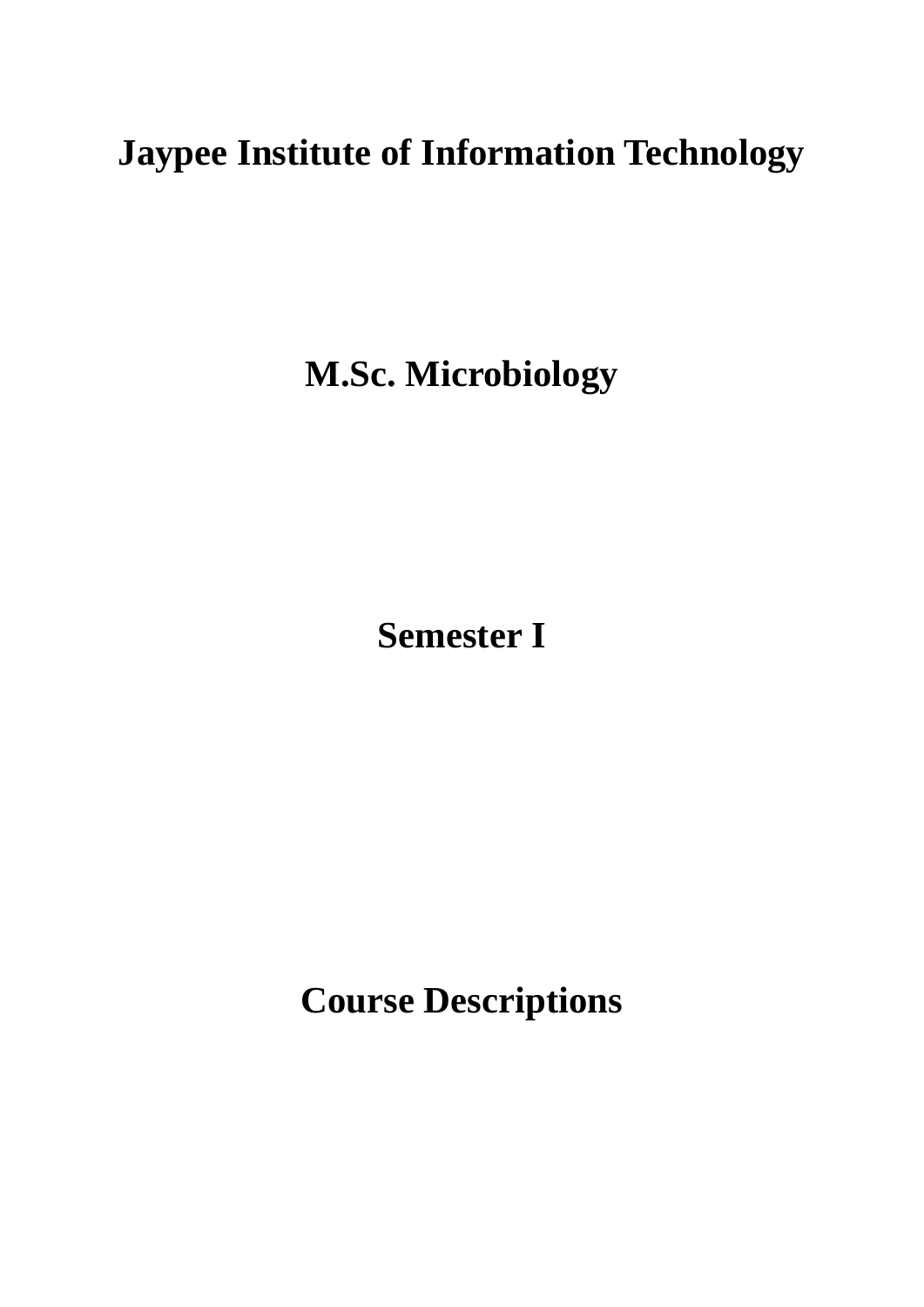## **Detailed Syllabus Lecture-wise Breakup**

| <b>Course Code</b>     | 15B1NBT832                         | <b>Semester Odd</b> |                                     |  | <b>Semester VII Session 2019-2020</b>                 |
|------------------------|------------------------------------|---------------------|-------------------------------------|--|-------------------------------------------------------|
|                        |                                    | (specify Odd/Even)  | <b>Month July 19 to December 19</b> |  |                                                       |
| <b>Course Name</b>     | Biostatistics and Its applications |                     |                                     |  |                                                       |
| <b>Credits</b>         | 4                                  |                     | <b>Contact Hours</b>                |  | 4                                                     |
| <b>Faculty (Names)</b> | Coordinator(s)                     | Shalini Mani        |                                     |  |                                                       |
|                        | Teacher(s)<br>(Alphabetically)     | Shalini Mani        |                                     |  |                                                       |
|                        |                                    |                     |                                     |  | $\Omega$ $\Omega$ $\Omega$ in the $\overline{\Omega}$ |

| <b>COURSE OUTCOMES</b> |                                                                                                                                           | <b>COGNITIVE</b><br><b>LEVELS</b> |  |  |  |
|------------------------|-------------------------------------------------------------------------------------------------------------------------------------------|-----------------------------------|--|--|--|
| $C430-3.1$             | Explain the various statistical methods to design a biological studies and data                                                           |                                   |  |  |  |
|                        | representation.                                                                                                                           | (Level 2)                         |  |  |  |
| $C430-3.2$             | Apply different statistical methods and approaches to study the significance of a<br>study.                                               | Apply (Level<br>3                 |  |  |  |
| $C430-3.3$             | Examine the relationship between different parameters of a study.                                                                         | Analyze<br>(Level 4)              |  |  |  |
| $C430-3.4$             | Choose appropriate statistical methods, tools and resources including prediction,<br>validation and evaluation of the biological studies. | Evaluate<br>(Level 5)             |  |  |  |

| <b>Module</b><br>No. | Title of the<br><b>Module</b>                                                                         | <b>Topics in the Module</b>                                                                                                                                                                                                                                                                                    | No. of<br><b>Lectures for</b><br>the module |
|----------------------|-------------------------------------------------------------------------------------------------------|----------------------------------------------------------------------------------------------------------------------------------------------------------------------------------------------------------------------------------------------------------------------------------------------------------------|---------------------------------------------|
| 1.                   | Introduction                                                                                          | Application and use of Biostatistics as a science, scope.                                                                                                                                                                                                                                                      |                                             |
| $\overline{2}$ .     | Study design in<br>various fields of<br>research                                                      | general principles of study design and its implications<br>for valid inference                                                                                                                                                                                                                                 |                                             |
| 3.                   | Sampling theory                                                                                       | Sampling scheme, simple/ systematic/ stratified/ cluster<br>sampling, Sources of data collection                                                                                                                                                                                                               | $\overline{2}$                              |
| 4.                   | Data<br>presentation                                                                                  | Graphical, tabular, Mathematical, finding the central<br>tendency, measure of variations                                                                                                                                                                                                                       | $\overline{\mathbf{3}}$                     |
| 5.                   | Overview of<br>different<br>statistical<br>methods used in<br>the field of<br>biological<br>sciences. | Hypothesis testing, T-test, Chi square test, ANOVA,<br>Sign Test, Wilcoxon Signed Rank Test, Wilcoxon Rank<br>Binomial/normal/Poisson<br>Sum Test, odds ratio,<br>distribution of probabilities, determination of power of<br>study and sample size calculation, regression analysis,<br>correlation analysis, | 13                                          |
| 6.                   | Analysis of data<br>source                                                                            | Assess data sources and data quality for the purpose of<br>selecting appropriate data for specific research questions                                                                                                                                                                                          | 3                                           |
| 7.                   | Selection of<br>statistical<br>methods                                                                | Identifying the appropriate statistical methods to be<br>applied in a given research setting, applying the selected<br>methods and analysis.                                                                                                                                                                   | 4                                           |
| 8.                   | Application of<br><b>Biostatistical</b>                                                               | studies<br>of<br>medical/<br>health/<br>Designing<br>various<br>Microbial/Agricultural/Genetics/Pharamaceutical                                                                                                                                                                                                | $\overline{7}$                              |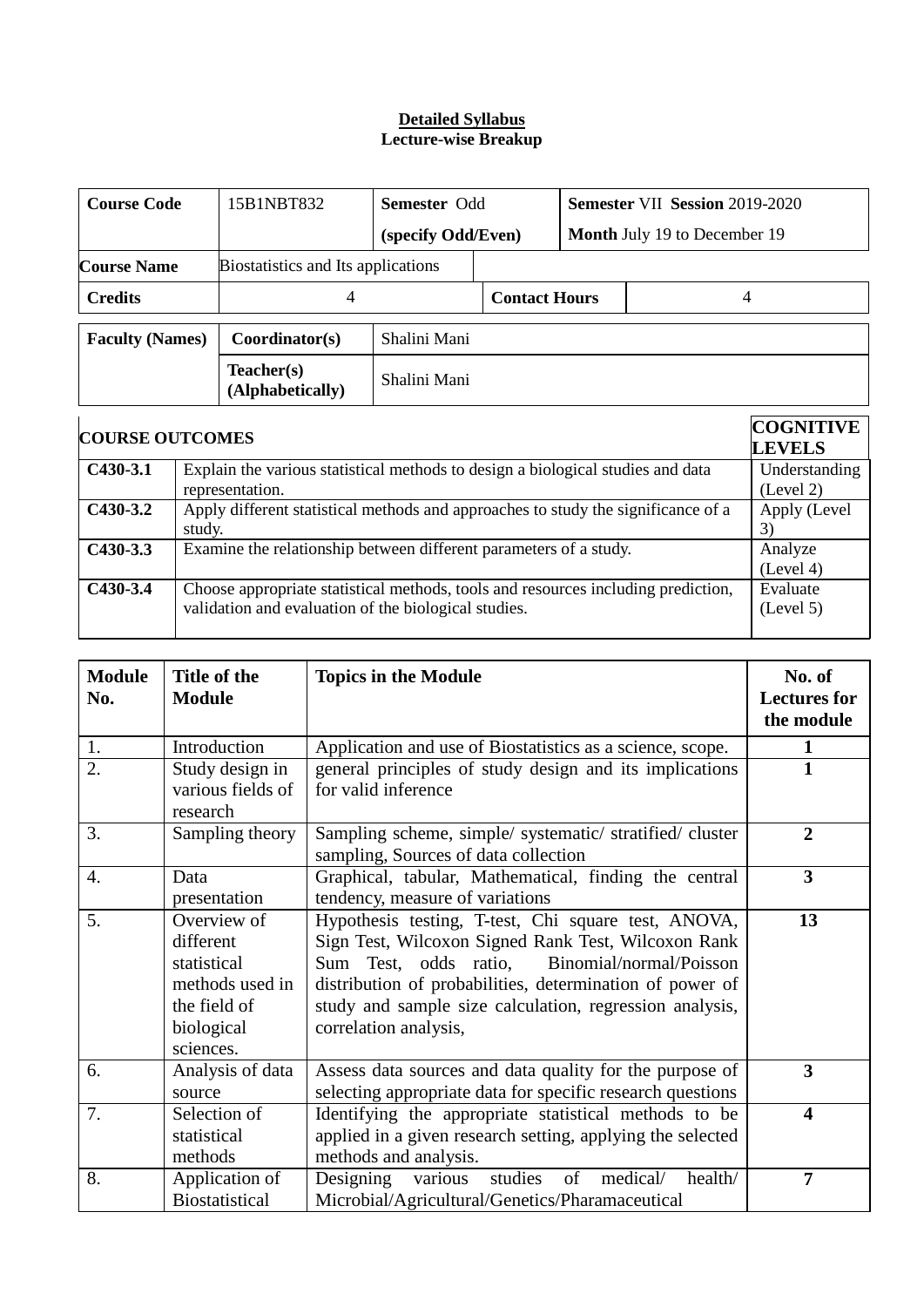|     | analysis.      | science related studies.<br>Data analysis using different methods |  |
|-----|----------------|-------------------------------------------------------------------|--|
|     |                | Result interpretation                                             |  |
| 9.  | Case studies   | Based on various research studies and systematic<br>reviews.      |  |
| 10. | SPSS, Stats at | Introduction to SPSS, Entering data in SPSS editor.               |  |
|     | the bench      | Solving the compatibility issues with different types of          |  |
|     |                | files. SPSS and working with descriptive statistics.              |  |
|     |                | Total number of Lectures $ 42 $                                   |  |

| <b>Evaluation Criteria</b>      |                                   |
|---------------------------------|-----------------------------------|
| <b>Components</b>               | <b>Maximum Marks</b>              |
| T1                              | 20                                |
| T <sub>2</sub>                  | 20                                |
| <b>End Semester Examination</b> | 35                                |
| TA                              | 25 (assignment, class test, quiz) |
| <b>Total</b>                    | <b>100</b>                        |

**Recommended Reading material:** Author(s), Title, Edition, Publisher, Year of Publication etc. ( Text books, Reference Books, Journals, Reports, Websites etc. in the IEEE format)

| 1. | Pranab Kumar Banerjee, Introduction to Biostatistics (4 <sup>th</sup> Edition), S Chand and Company, 2015. |
|----|------------------------------------------------------------------------------------------------------------|
| 2. | Veer Bala Rastogi, Biostatistics (3 <sup>rd</sup> Edition), Medtech, 2015                                  |
| 3. | S. Kartikeyan, R. M. Chaturvedi, R. M. Bhosale, Comprehensive textbook of biostatistics and                |
|    | research methodology(1 <sup>st</sup> Edition), Bhalani Publishing House, 2016                              |
| 4. | B Antonisamy Prasanna Premkumar Solomon Christopher, Principles and Practice of                            |
|    | Biostatistics, Elsevier India, 2017                                                                        |
| 5. | Susan Holmes, Wolfgang Huber, Modern statistics for Modern Biology. Cambridge University                   |
|    | Press, 2019                                                                                                |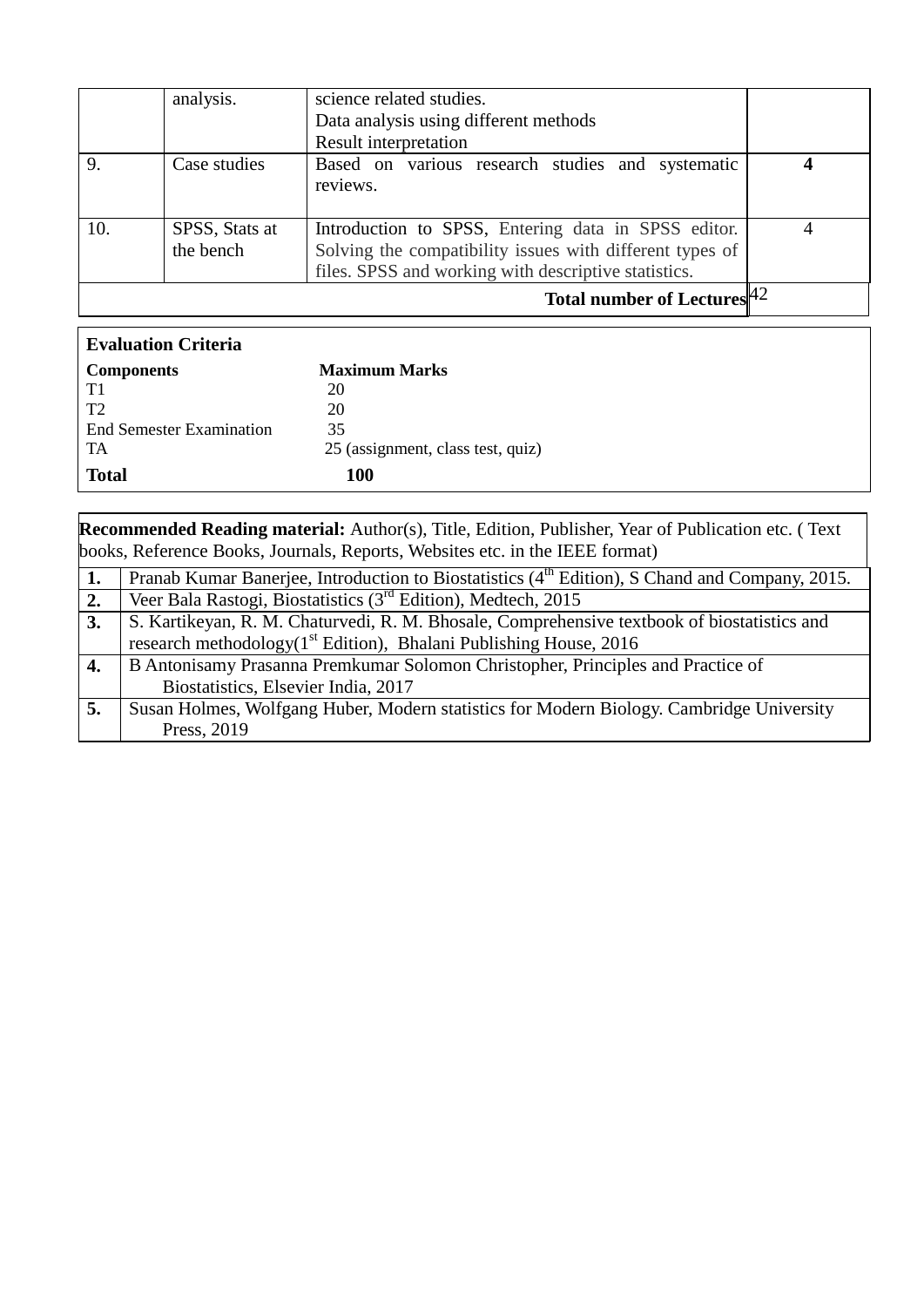|                        |                               |                                    |                                                                                                                                                                                                                                                                                                          | <b>Detailed Syllabus</b><br><b>Lecture-wise Breakup</b>                                                                         |                      |                               |   |                                                                     |                                                       |
|------------------------|-------------------------------|------------------------------------|----------------------------------------------------------------------------------------------------------------------------------------------------------------------------------------------------------------------------------------------------------------------------------------------------------|---------------------------------------------------------------------------------------------------------------------------------|----------------------|-------------------------------|---|---------------------------------------------------------------------|-------------------------------------------------------|
| <b>Course Code</b>     |                               | 19M21BT113                         | Semester Odd                                                                                                                                                                                                                                                                                             |                                                                                                                                 |                      | Semester M.Sc. Microbiology I |   |                                                                     |                                                       |
|                        |                               |                                    |                                                                                                                                                                                                                                                                                                          |                                                                                                                                 |                      | <b>Session</b> 2019-2020      |   |                                                                     |                                                       |
|                        |                               |                                    |                                                                                                                                                                                                                                                                                                          |                                                                                                                                 |                      |                               |   | Month from July-December                                            |                                                       |
| <b>Course Name</b>     |                               |                                    | <b>Biomolecules</b>                                                                                                                                                                                                                                                                                      |                                                                                                                                 |                      |                               |   |                                                                     |                                                       |
| <b>Credits</b>         |                               |                                    | 4                                                                                                                                                                                                                                                                                                        |                                                                                                                                 | <b>Contact Hours</b> |                               |   | 4                                                                   |                                                       |
| <b>Faculty (Names)</b> |                               | Coordinator(s)                     |                                                                                                                                                                                                                                                                                                          | Dr. Reema Gabrani                                                                                                               |                      |                               |   |                                                                     |                                                       |
|                        |                               | Teacher(s)<br>(Alphabetically)     |                                                                                                                                                                                                                                                                                                          | Dr. Priyadarshini, Dr. Reema Gabrani                                                                                            |                      |                               |   |                                                                     |                                                       |
| <b>COURSE OUTCOMES</b> |                               |                                    |                                                                                                                                                                                                                                                                                                          |                                                                                                                                 |                      |                               |   | <b>COGNITIVE LEVELS</b>                                             |                                                       |
| C113.1                 |                               |                                    |                                                                                                                                                                                                                                                                                                          | Explain the biomolecules structure and function                                                                                 |                      |                               |   | Understand Level (C2)                                               |                                                       |
| C113.2                 |                               | pathological conditions            |                                                                                                                                                                                                                                                                                                          | Analyze bioenergetics and metabolic pathways for physiological and                                                              |                      |                               |   | Analyze Level (C4)                                                  |                                                       |
| C113.3                 |                               |                                    |                                                                                                                                                                                                                                                                                                          | Apply the concepts of enzymes, hormones and signaling                                                                           |                      |                               |   | Applying Level (C3)                                                 |                                                       |
| C113.4                 |                               |                                    |                                                                                                                                                                                                                                                                                                          | Illustrate the basics in genomics and proteomics                                                                                |                      |                               |   | Understand Level (C2)                                               |                                                       |
| <b>Module</b><br>No.   | Title of the<br><b>Module</b> |                                    |                                                                                                                                                                                                                                                                                                          | <b>Topics in the Module</b>                                                                                                     |                      |                               |   |                                                                     | No.<br>of<br>Lect<br>ures<br>for<br>the<br>mod<br>ule |
| 1.                     |                               | Carbohydrates and<br>Bioenergetics | Chemical composition and bonding; Carbohydrates: Classification,<br>basic chemical structure; General reactions of the functional groups;<br>Physiological significance; Metabolism of carbohydrate: Glycolysis,<br>TCA, gluconeogenesis, PPP, ATP role; Respiratory chain and oxidative                 |                                                                                                                                 |                      | 11                            |   |                                                                     |                                                       |
| 2.                     | Lipids                        |                                    | phosphorylation<br>Classification, structure and function of major lipid subclasses;<br>chylomicrons, LDL, HDL, and<br>VLDL; Pathological changes in lipid levels. Formation of micelles,<br>monolayers, bilayer, liposomes; biosynthesis of fatty acids and<br>ketogenesis                              |                                                                                                                                 |                      |                               | 7 |                                                                     |                                                       |
| 3.                     | Proteins                      |                                    | Amino acids: Classification, Properties,<br>Protein Structure: primary, secondary, tertiary and quaternary<br>structure; separation techniques; Enzymes: kinetics, functions;<br>biosynthesis of non-essential amino acids and catabolism of protein<br>and amino acids<br>in born errors of metabolism. |                                                                                                                                 |                      |                               | 7 |                                                                     |                                                       |
| 4.                     | Nucleotides                   |                                    |                                                                                                                                                                                                                                                                                                          | purines and pyrimidines                                                                                                         |                      |                               |   | Nucleic acid structure, Nucleotides and nucleosides; metabolism of  | 6                                                     |
| 5.                     | Hormones                      |                                    |                                                                                                                                                                                                                                                                                                          |                                                                                                                                 |                      |                               |   | Characteristics of hormones/ signalling molecules; function, signal | 6                                                     |
| 6.                     | proteomics                    | Introduction to<br>Genomics and    |                                                                                                                                                                                                                                                                                                          | transduction<br>analysis methods;<br>sequence<br>disease<br>association;<br>DNA<br>gene<br>Introduction and scope of proteomics |                      |                               |   | 5                                                                   |                                                       |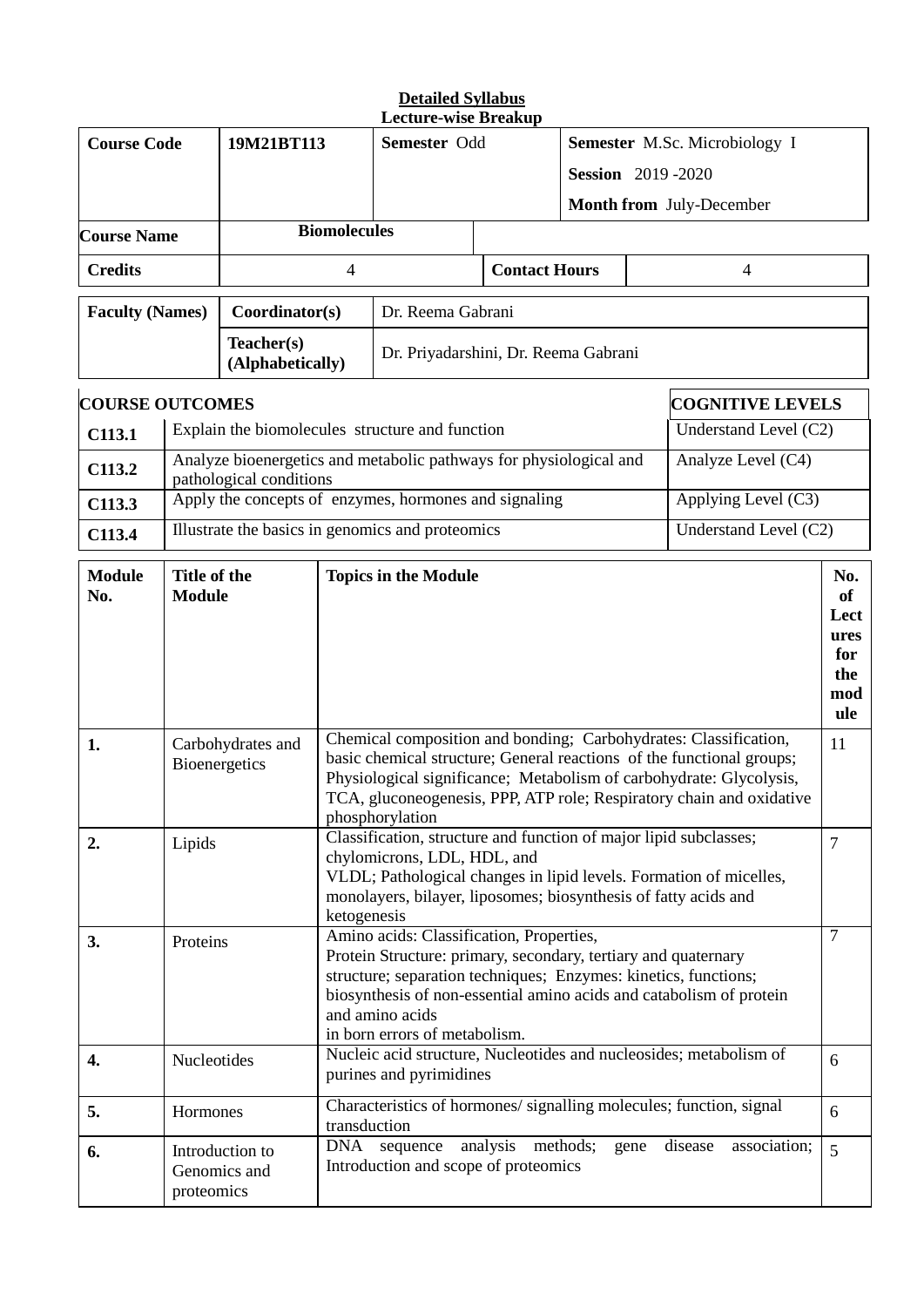|                                 | Total number of Lectures $42$  |  |
|---------------------------------|--------------------------------|--|
| <b>Evaluation Criteria</b>      |                                |  |
| <b>Components</b>               | <b>Maximum Marks</b>           |  |
|                                 | 20                             |  |
|                                 | 20                             |  |
| <b>End Semester Examination</b> | 35                             |  |
| TA                              | 25 (Presentation, Assignments) |  |
| <b>Total</b>                    | <b>100</b>                     |  |

 $\mathbf I$ 

**Recommended Reading material:** Author(s), Title, Edition, Publisher, Year of Publication etc. ( Text books, Reference Books, Journals, Reports, Websites etc. in the IEEE format)

|    | JM Berg, L Stryer, J Tymoczko, G Gatto, "Biochemistry", 9th Ed. San Francisco, 2019 WH Freeman                          |
|----|-------------------------------------------------------------------------------------------------------------------------|
| 2. | B Gomberts, "Signal transduction", Academic Press, 2009 Harper                                                          |
| 3. | RK Murray, DK Granner, VW Rodwell, "Harper's Illustrated Biochemistry", 27 <sup>th</sup> Ed. McGraw-<br>Hill Lange 2006 |
|    | D Voet and JG Voet, "Biochemistry" 4 <sup>th</sup> Ed. Wiley 2010                                                       |
|    | DL Nelson and MM Cox, "Lehninger Principles of Biochemistry", 7 <sup>th</sup> Ed. WH Freeman 2017                       |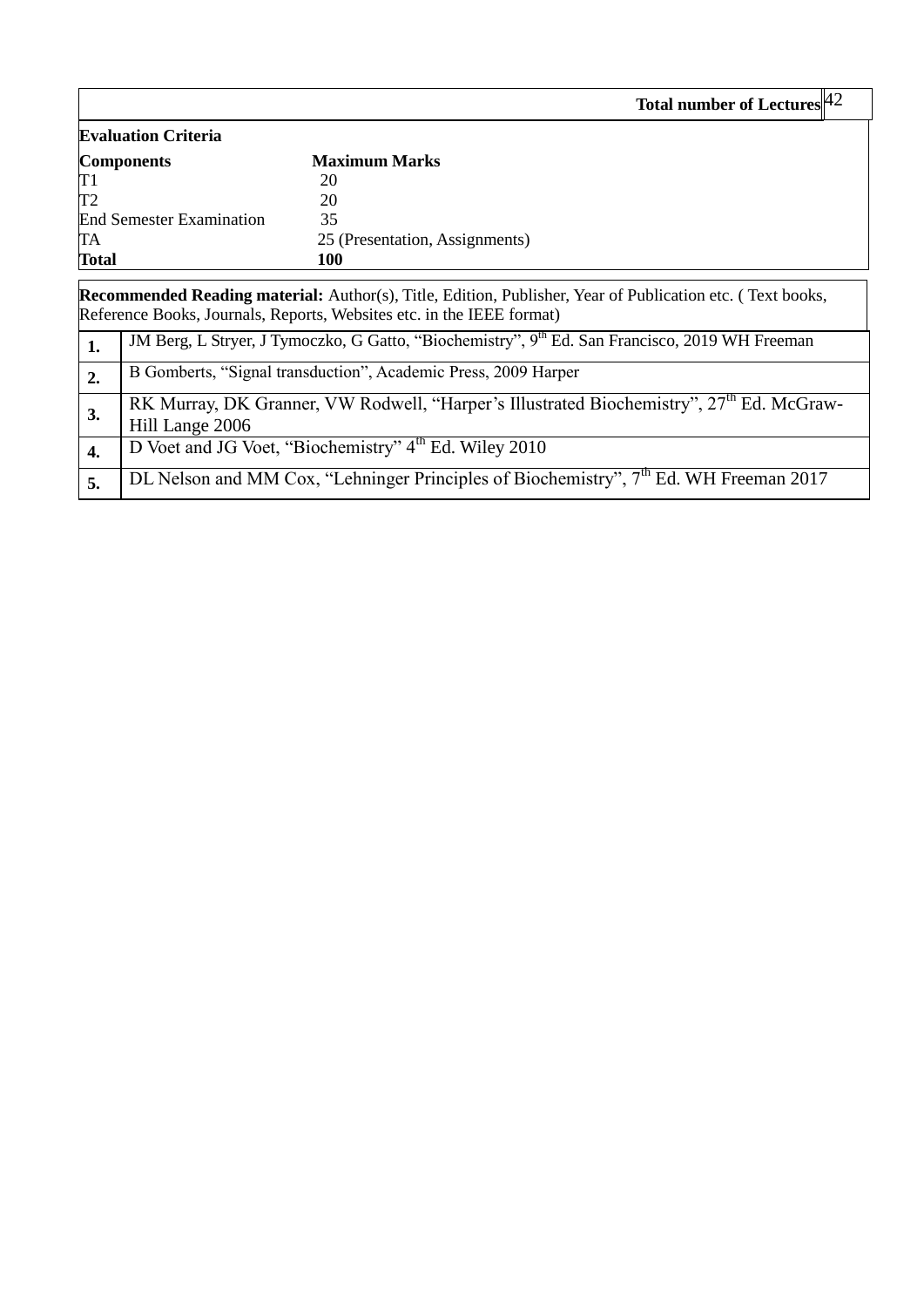# **Detailed Syllabus Lecture-wise Breakup**

| <b>Course Code</b>     | 19M21BT111                     | <b>Semester: Odd</b>               |                      |  | <b>Session : 2019 -2020</b><br><b>Semester:</b> I |  |  |
|------------------------|--------------------------------|------------------------------------|----------------------|--|---------------------------------------------------|--|--|
|                        |                                |                                    |                      |  | <b>Month from: July to December</b>               |  |  |
| <b>Course Name</b>     |                                | Microbial Physiology and Diversity |                      |  |                                                   |  |  |
| <b>Credits</b>         | 4                              |                                    | <b>Contact Hours</b> |  | $3-1-0$                                           |  |  |
| <b>Faculty (Names)</b> | Coordinator(s)                 | Dr. Smriti Gaur                    |                      |  |                                                   |  |  |
|                        | Teacher(s)<br>(Alphabetically) | Dr. Garima Mathur, Dr. Smriti Gaur |                      |  |                                                   |  |  |

# **Course Outcomes:**

At the completion of the course, students will be able to,

| <b>Sl. No.</b>     | <b>DESCRIPTION</b>                                | <b>COGNITIVE LEVEL (BLOOM's</b> |
|--------------------|---------------------------------------------------|---------------------------------|
|                    |                                                   | <b>TAXONOMY)</b>                |
| C110.1             | Classify the Diversity amongst archae, eubacteria | Understanding level (Level 2)   |
|                    | and other microorganisms                          |                                 |
| C <sub>110.2</sub> | Demonstrate ecological diversity, habitat         | Understanding level (Level 2)   |
|                    | interaction and microbial relationship.           |                                 |
| C110.3             | Identify microbial nutritional, growth            | Applying level (Level 3)        |
|                    | requirements and associated physiological         |                                 |
|                    | mechanisms.                                       |                                 |
| C <sub>110.4</sub> | Analyze the different modes of metabolism in      | Analyzing level(Level 4)        |
|                    | microorganisms.                                   |                                 |

| <b>Module</b><br>No. | Title of the<br><b>Module</b>                                  | <b>Topics in the Module</b>                                                                                                                                                                                                                                                                                                                                                                                                                                       | No. of<br><b>Lectures for</b><br>the module |
|----------------------|----------------------------------------------------------------|-------------------------------------------------------------------------------------------------------------------------------------------------------------------------------------------------------------------------------------------------------------------------------------------------------------------------------------------------------------------------------------------------------------------------------------------------------------------|---------------------------------------------|
| 1.                   | <b>Microbial</b><br>taxonomy and<br>evolution of<br>diversity  | Phylogenetic and genotypic classification, Classic and<br>molecular characteristics, Phylogenetic trees                                                                                                                                                                                                                                                                                                                                                           | 2                                           |
| $\overline{2}$ .     | <b>The Archae</b><br>(Extremophiles<br>and their<br>diversity) | Introduction to Archaeal Taxonomy and Metabolism,<br>Phylum Crenarchaeota: Habitat and energy metabolism,<br>cold dwelling microbes (artic and antartic regions),<br>hyperthermophiles.<br>Phylum<br>Euryarchaeota: extremely<br>halophilicarchea,<br>physiology of halophilicarchea.<br>and<br>taxonomy<br>Methanogens<br>physiology.<br>diversity<br>and<br>Thermoplasmatales-thermoplasma, Hyperthermophilic<br>euryarcheota: Thermococcales and Methanopyrus. | 4                                           |
| 3.                   | <b>Gram negative</b><br>and positive                           | Diversity, characteristic features and significance :<br>Spirochaetes - aerobic / microaerophilic motile, helical /                                                                                                                                                                                                                                                                                                                                               | 5                                           |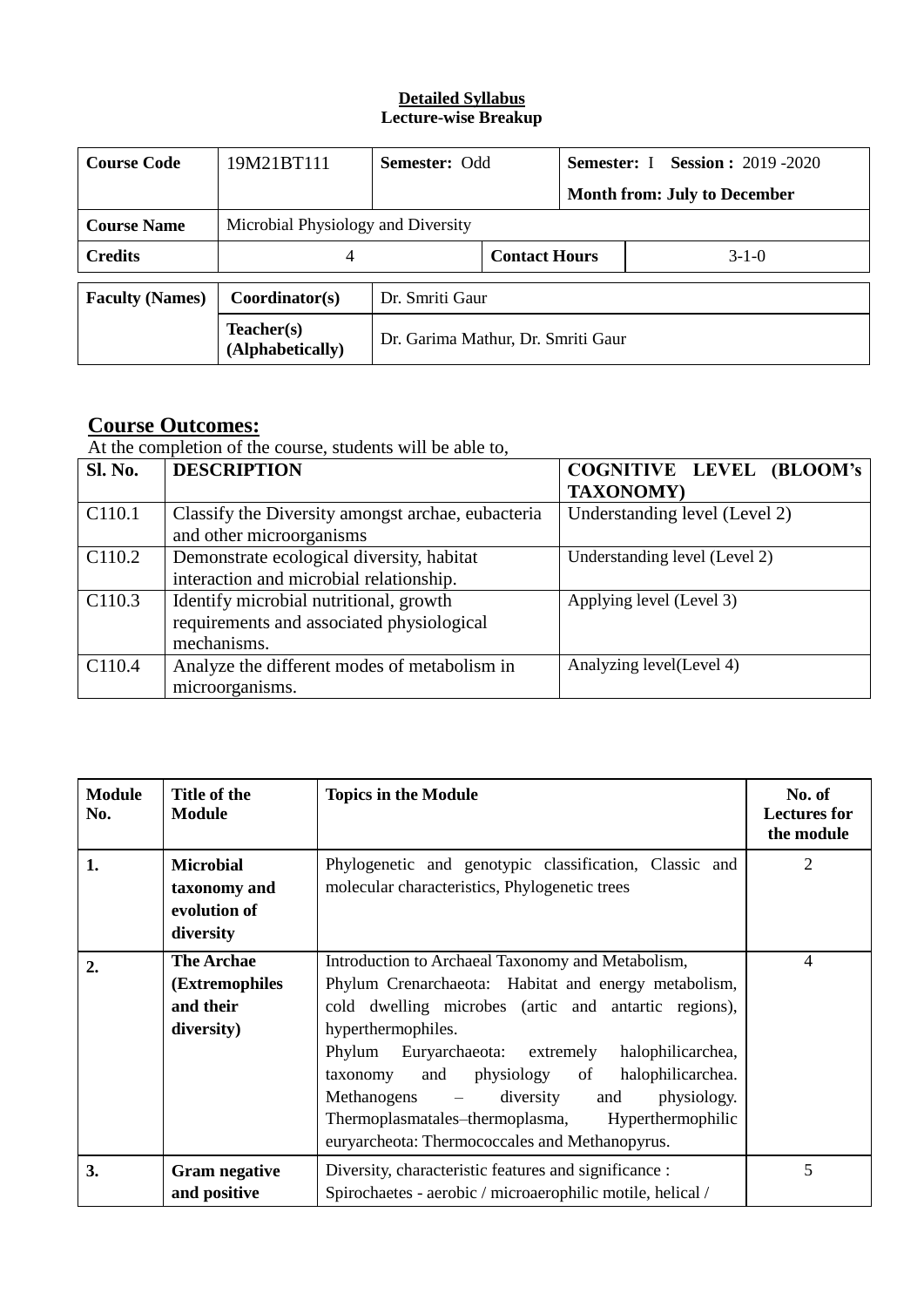|    | eubacteria                                           | vibriod - non motile gram negative curved bacteria - gram<br>negative and positive rod and cocci - gram negative<br>straight, curved & helical rods - sulfur reducing bacteria - -<br>rickettisias and chlamydias - mycoplasmas -<br>endosymbionts.                                                                                                                                                                                                                                                                                                                   |                |
|----|------------------------------------------------------|-----------------------------------------------------------------------------------------------------------------------------------------------------------------------------------------------------------------------------------------------------------------------------------------------------------------------------------------------------------------------------------------------------------------------------------------------------------------------------------------------------------------------------------------------------------------------|----------------|
|    |                                                      | Mycobacteria – Nocardioformis. Anoxygenic phototrophic<br>bacteria - oxygenic photosynthetic bacteria - aerobic<br>chemolithotrophic bacteria - budding and appendaged<br>bacteria - sheathed bacteria - non photosynthetic bacteria -<br>Myxobacteria - archeobacteria.                                                                                                                                                                                                                                                                                              |                |
| 4. | Diversity of other<br>microorganisms                 | Distribution, importance, structure and characteristics of the<br>fungal divisions, slime molds, the algal divisions,<br>protozoans, general properties of viruses, their structures<br>and classification, bacteriophages                                                                                                                                                                                                                                                                                                                                            | $\overline{7}$ |
| 5. | <b>Microbial</b><br>Diversity of<br>various habitats | Microorganisms in nature ecosystem, Ecological groups of<br>Microorganisms,<br>Microbial<br>population<br>interactions,<br>Human-Microbe Interactions, The soil habitat, Water as a<br>Microbial Habitat, Microflora of air, Microflora of foodstuff                                                                                                                                                                                                                                                                                                                  | 5              |
| 6. | <b>Microbial</b><br>nutrition and<br>growth          | Nutritional requirements of Microorganisms- Autotrophs,<br>Heterotrophs, Chemotrophs, Copiotrophs and<br>Oligotrophs. Transport Mechanisms - Diffusion- Facilitated<br>Diffusion, Active transport- Group translocation. Different<br>phases of growth - Growth curve - Generation time -<br>Factors influencing microbial growth -<br>Temperature, pH, Pressure, Salt concentration, Nutrients -<br>synchronous growth and continuous cultivation. Diauxic<br>growth, Sporulation - Endospore formation in bacteria.<br>Chemotherapeutic agents as growth inhibitors | 5              |
| 7. | <b>Bacterial</b><br>photosynthesis                   | Photosynthetic microorganisms, photosynthetic pigments,<br>and generation of reducing power by<br>cyclic and non-cyclic photophosphorylation, electron<br>transport chain in photosynthetic bacteria.<br>Carbon dioxide fixation pathways.                                                                                                                                                                                                                                                                                                                            | 5              |
| 8. | <b>Bacterial</b><br><b>Respiration</b>               | Bacterial aerobic respiration, components of electron<br>transport chain, free energy changes and<br>electron transport, oxidative phosphorylation and theories<br>of ATP formation, inhibition of electron transport chain.<br>Electron transport chain in some heterotrophic and<br>chemolithotrophic bacteria.<br>Bacterial anaerobic respiration: Introduction. Nitrate,<br>carbonate and sulfate as electron acceptors.<br>Electron transport chains in some anaerobic bacteria.<br>Catalase, super oxide dismutase, mechanism<br>of oxygen toxicity.            | 5              |
| 9. | <b>Bacterial</b><br>Chemolithotrophy                 | Physiological groups of chemolithotrophs,<br>ammonia<br>oxidation by members of Genus Nitroso<br>group, nitrite oxidation by Nitro group of genera. Oxidation<br>of molecular hydrogen by<br>Hydrogenomonas species. Ferrous and<br>sulfur/sulfide<br>oxidation by Thiobacillus species.                                                                                                                                                                                                                                                                              | $\overline{4}$ |
|    |                                                      | <b>Total number of Lectures</b>                                                                                                                                                                                                                                                                                                                                                                                                                                                                                                                                       | 42             |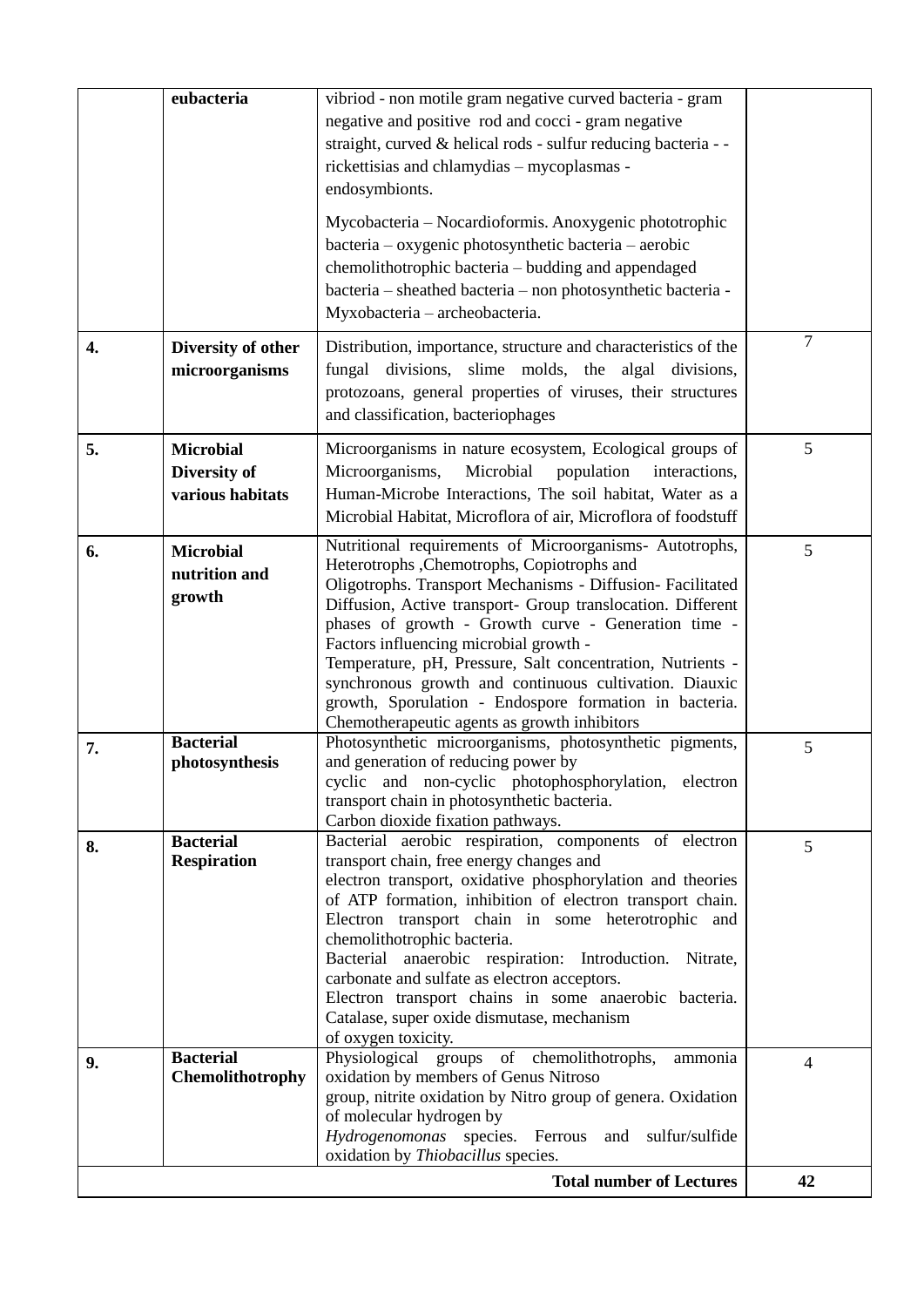|                | <b>Evaluation Criteria</b>                                                        |                                                                                                    |  |  |
|----------------|-----------------------------------------------------------------------------------|----------------------------------------------------------------------------------------------------|--|--|
|                | <b>Components</b>                                                                 | <b>Maximum Marks</b>                                                                               |  |  |
| T <sub>1</sub> |                                                                                   | 20                                                                                                 |  |  |
| T <sub>2</sub> |                                                                                   | 20                                                                                                 |  |  |
|                | <b>End Semester Examination</b>                                                   | 35                                                                                                 |  |  |
| TA             |                                                                                   | 25                                                                                                 |  |  |
| <b>Total</b>   |                                                                                   | 100                                                                                                |  |  |
|                |                                                                                   |                                                                                                    |  |  |
|                |                                                                                   | Recommended Reading material: Author(s), Title, Edition, Publisher, Year of Publication etc. (Text |  |  |
|                |                                                                                   | books, Reference Books, Journals, Reports, Websites etc. in the IEEE format)                       |  |  |
| 1.             |                                                                                   | Microbial Diversity by Colwd, D. 1999, Academic Press.                                             |  |  |
| 2.             |                                                                                   | Prescott L M, J P Harley and D A Klein (2005). Microbiology. Sixth edition, International          |  |  |
|                | edition, McGraw Hill.                                                             |                                                                                                    |  |  |
| 3.             |                                                                                   | Advances in Applied Microbiology. Vol. 10. Edited by Wayne W. Umbreit and D.                       |  |  |
|                | Pearlman. Academic Press.                                                         |                                                                                                    |  |  |
| 4.             | Brocks Biology of Microorganisms. 8th Edition. (International Edition - 1997) by  |                                                                                                    |  |  |
|                | Michael T. Madigan, John M. Martinko. Jack Parker. Prentice Hall Internation Inc. |                                                                                                    |  |  |
| 5.             | Microbial Ecology. Fundamentals and Applications by. Ronald M. Atlas and Richard  |                                                                                                    |  |  |
|                | Bartha. 2nd and 4th Edition. The Benjamin Cummins Publication Co. Inc.            |                                                                                                    |  |  |
| 6.             |                                                                                   | David white. The physiology and biochemistry of prokaryotes. Oxford university press. 4th          |  |  |
|                | edition (2011).                                                                   |                                                                                                    |  |  |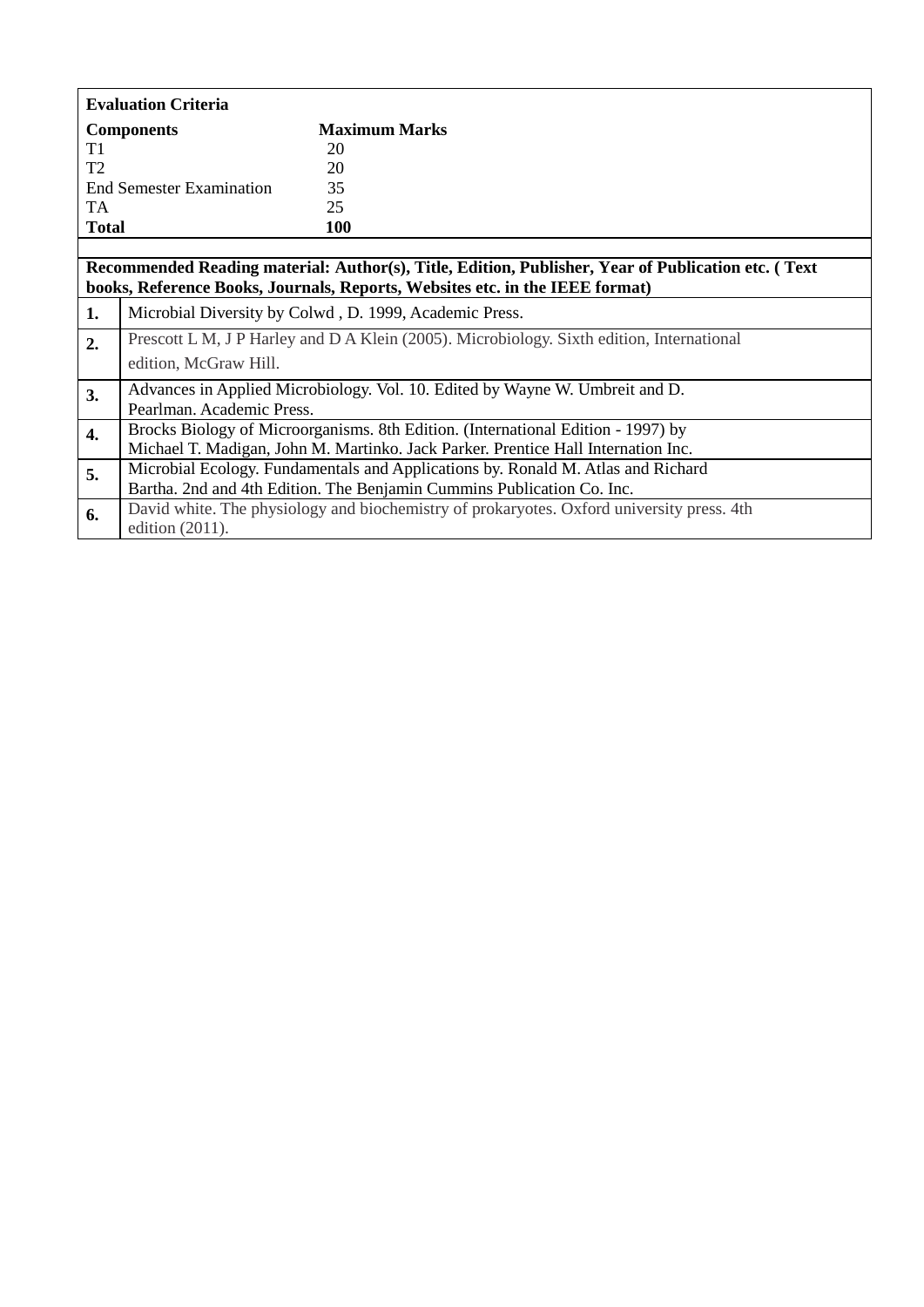|                                                              |            |                 | Lecture-Wise Breakup                |                                                       |
|--------------------------------------------------------------|------------|-----------------|-------------------------------------|-------------------------------------------------------|
| <b>Course Code</b>                                           | 19M21BT115 | Semester: Odd   |                                     | <b>Semester:</b> $1^{st}$ <b>Session :</b> 2019 -2020 |
|                                                              |            |                 | <b>Month from: July to December</b> |                                                       |
| Microbial Genetics & Molecular Biology<br><b>Course Name</b> |            |                 |                                     |                                                       |
| <b>Credits</b>                                               |            | $3 - 1 - 0 - 4$ | <b>Contact Hours</b>                |                                                       |

| <b>Detailed Syllabus</b>    |
|-----------------------------|
| <b>Lecture-Wise Breakup</b> |

|         | <b>COURSE OUTCOMES:</b> Upon completion of the course, students will be able to                   | <b>COGNITI</b><br>VE |
|---------|---------------------------------------------------------------------------------------------------|----------------------|
|         |                                                                                                   | <b>LEVELS</b>        |
| CO112.1 | Explain fundamental principles of molecular<br>biology and<br>technological advances in the field | Understa<br>nding    |
|         |                                                                                                   | Level                |
|         |                                                                                                   | (C2)                 |
| CO112.2 | Apply knowledge of microbial genome architecture and<br>gene                                      | Apply                |
|         | regulation                                                                                        | Level                |
|         |                                                                                                   | (C3)                 |
|         |                                                                                                   |                      |
| CO112.3 | of<br>and<br>Analyse<br>methods<br>transfer<br>various<br>gene                                    | Analysis             |
|         | extrachromosomal inheritance                                                                      | Level                |
|         |                                                                                                   | (C4)                 |
| CO112.4 | Interpret different aspects of DNA mutations, DNA repair, Linkage &                               | Understa             |
|         | Mapping                                                                                           | nding                |
|         |                                                                                                   | Level                |
|         |                                                                                                   | (C2)                 |

| <b>Faculty</b>       | $\text{Coordinator}(s)$                  |                                                                                                                                                                                                                                                                                                                                                    |                                                |
|----------------------|------------------------------------------|----------------------------------------------------------------------------------------------------------------------------------------------------------------------------------------------------------------------------------------------------------------------------------------------------------------------------------------------------|------------------------------------------------|
| (Names)              | Teacher(s)                               | 1. Prof. Krishna Sundari                                                                                                                                                                                                                                                                                                                           |                                                |
|                      | (Alphabetically)                         | 2. Dr. Vibha Gupta                                                                                                                                                                                                                                                                                                                                 |                                                |
| <b>Module</b><br>No. | Subtitle of the<br><b>Module</b>         | Topics in the module                                                                                                                                                                                                                                                                                                                               | No. of<br><b>Lectures</b><br>for the<br>module |
| 1.                   | The nature of<br><b>Genetic material</b> | Discovery of DNA and experimental evidence, The<br>structure of DNA and RNA; Melting of DNA,<br>Superhelicity, Genome architecture, Chromatin<br>arrangement, nucleosome formation, C value<br>paradox, central dogma                                                                                                                              | 02                                             |
| $\overline{2}$ .     | <b>DNA</b> replication<br>and repair     | DNA replication mechanism, enzymes involved and<br>models of DNA replication, DNA methylation,<br>inhibitors of DNA replication, DNA damage and<br>repair: Molecular basis of spontaneous and induced<br>mutations, types of mutation, Ames test, DNA<br>repair pathways - excision,<br>mismatch,<br>photoreactivation, Double Strand Break Repair | 06                                             |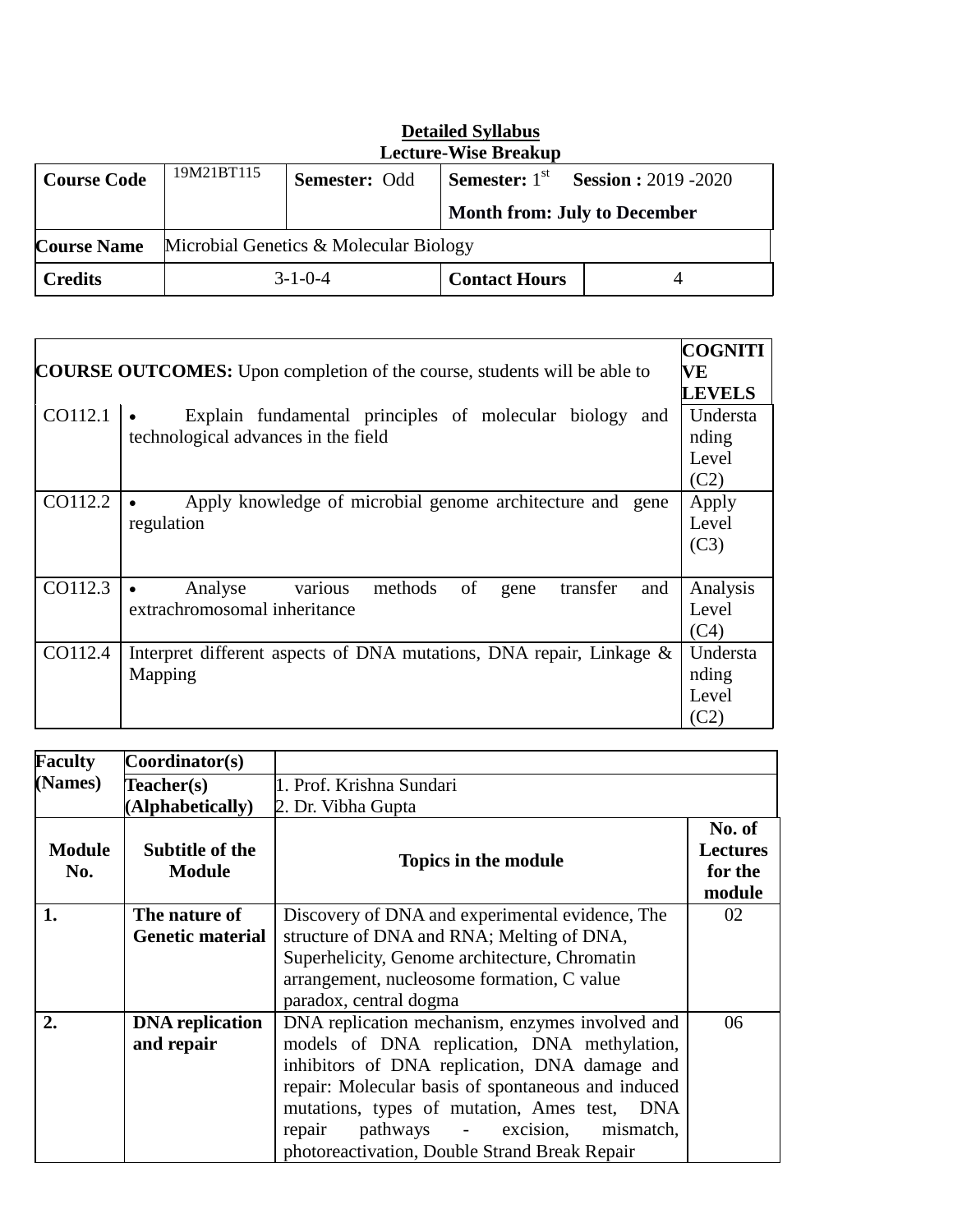| 3.                              | <b>DNA</b>             | Transcription machinery - various transcription                                         | 07 |
|---------------------------------|------------------------|-----------------------------------------------------------------------------------------|----|
|                                 | transcription          | enzymes and cofactors, initiation, elongation and                                       |    |
|                                 |                        | termination, enhancer sequences and control of                                          |    |
|                                 |                        | Structure and function of RNA<br>transcription,                                         |    |
|                                 |                        | polymerase, Post-transcriptional processes: RNA                                         |    |
|                                 |                        | processing, Capping and polyadenylation, rRNA and                                       |    |
|                                 |                        | tRNA processing, RNA Editing; RNAi<br>and                                               |    |
|                                 |                        | miRNAs, Antisense RNA                                                                   |    |
| 4.                              | <b>DNA</b> translation | The genetic code and protein structure, Mechanisms                                      | 06 |
|                                 |                        | of translation - initiation complex, ribosomes and                                      |    |
|                                 |                        | tRNA, factors, elongation and termination, in vitro                                     |    |
|                                 |                        | systems, polycistronic/monocistronic<br>translation                                     |    |
|                                 |                        | of translation,<br>inhibitors<br>synthesis,<br>stringent                                |    |
|                                 |                        | response in bacteria, Post-translational processes:                                     |    |
|                                 |                        | Protein<br>modification,<br>folding,<br>chaperones,                                     |    |
|                                 |                        | transportation; protein degradation                                                     |    |
| 5.                              | Methods of gene        | Transformation - natural transformation systems,                                        | 04 |
|                                 | transfer in            | mechanism, chemical-mediated and electro-                                               |    |
|                                 | Bacteria               | transformation; Conjugation - nature of donor                                           |    |
|                                 |                        | strains and compatibility, interrupted mating and                                       |    |
|                                 |                        | temporal mapping, F plasmid, Hfr transfer,                                              |    |
| 6.                              | Plasmids &             | horizontal gene transfer                                                                | 04 |
|                                 | Movable genetic        | Plasmid types, detection, replication, partitioning,                                    |    |
|                                 | elements               | copy-number control, properties of some known<br>plasmids, Extrachromosomal inheritance |    |
| 7.                              | Genetic control        | Operons, lac system, trp system for negative $\&$                                       | 04 |
|                                 | mechanism in           | positive gene regulation, lambda phage, complex                                         |    |
|                                 | prokaryotes            | operons                                                                                 |    |
| 8.                              | Viral genome $\&$      | Introduction to viral genetics, viral life cycles and                                   | 03 |
|                                 | Methods of gene        | phage replication, Transduction - Generalized and                                       |    |
|                                 | transfer in            | specialized transduction; gene mapping by                                               |    |
|                                 | <b>Viruses</b>         | specialized transduction                                                                |    |
| 9.                              | Linkage and gene       | Recombination (homo and heterologous), linkage                                          | 03 |
|                                 | Mapping                | symbolism, single and double cross overs, linkage                                       |    |
|                                 |                        | maps, genetic analysis                                                                  |    |
| 10.                             | Technological          | Recombination<br>as<br>molecular<br>biology<br>tool,<br>a                               | 03 |
|                                 | advances               | Genetically modified organisms (GMOs)<br>and                                            |    |
|                                 |                        | applications                                                                            |    |
|                                 |                        | <b>Total number of Lectures</b> <sup>42</sup>                                           |    |
| <b>Evaluation Criteria</b>      |                        |                                                                                         |    |
| <b>Components</b>               |                        | <b>Maximum Marks</b>                                                                    |    |
| T1                              |                        | 20                                                                                      |    |
| T2                              |                        | 20                                                                                      |    |
| <b>End Semester Examination</b> |                        | 35                                                                                      |    |
| TA                              |                        | 25                                                                                      |    |
| <b>Total</b>                    |                        | 100                                                                                     |    |

**Recommended Reading material:** Author(s), Title, Edition, Publisher, Year of Publication etc. ( Text books, Reference Books, Journals, Reports, Websites etc. in the IEEE format)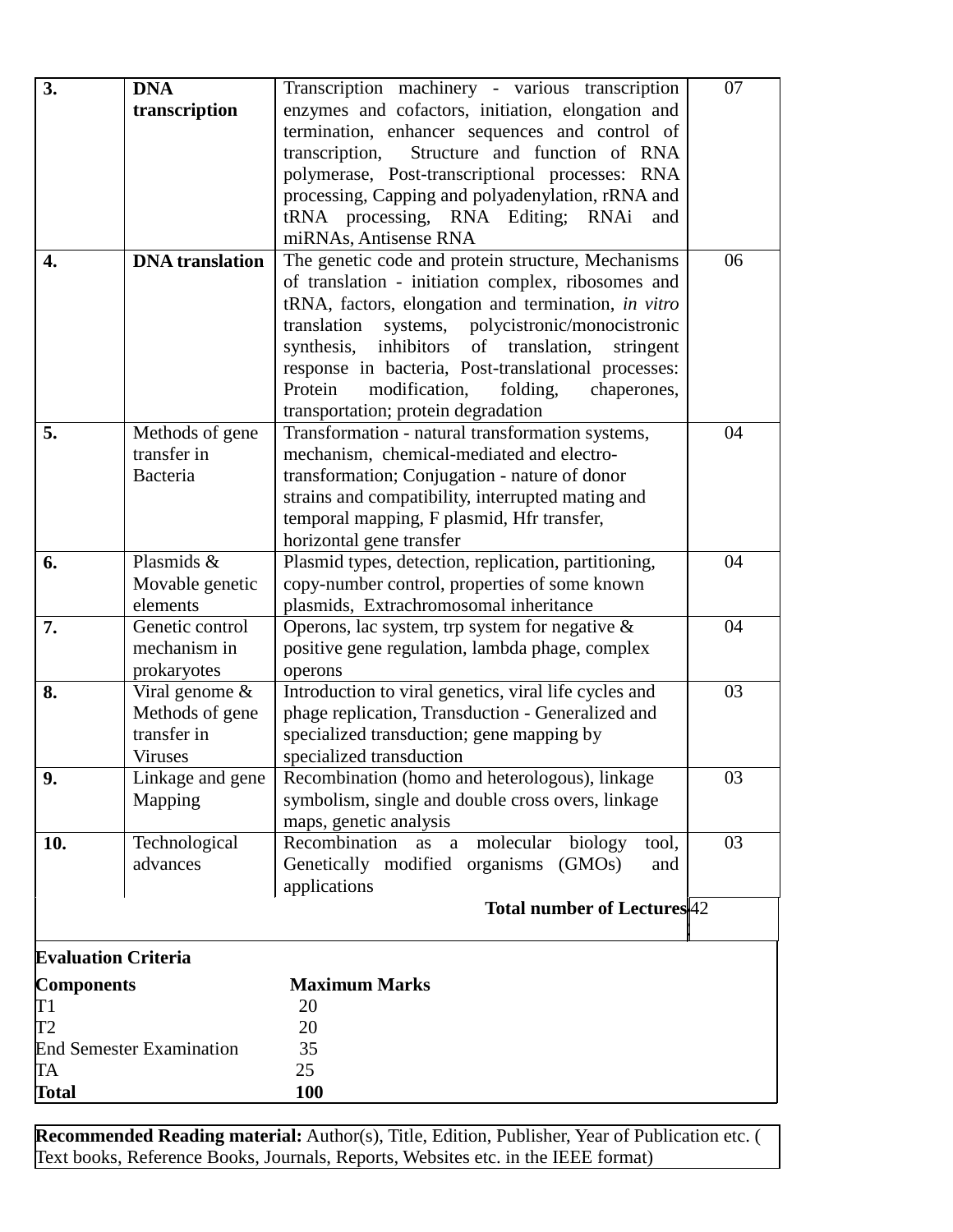| 1. | Lewin's Genes XII by Jocelyn E. Krebs, Elliott S. Goldstein and Stephen T. Kilpatrick      |
|----|--------------------------------------------------------------------------------------------|
|    | Jones and Bartlett Publishers, Sudbury, Massachusetts, 2018.                               |
|    | Molecular Biology of the Gene by J.D. Watson, T.A. Baker, S.P. Bell, A. Gann, M. Levin,    |
| 2. | R. Losick, 7th edition, Benjamin Cummings, San Francisco, USA, 2013.                       |
|    | Molecular Biology of the Cell by B. Alberts, A. Johnson, J. Lewis, M. Raff, K. Roberts, P. |
| 3. | Walter, 6th edition, Garland Science, New York and London, 2017.                           |
| 4. | Lehninger Principles of Biochemistry Seventh Edition – David L. Nelson; Michael M.         |
|    | Cox, 2017                                                                                  |
| 5. | An Introduction to Genetic Analysis by Suzuki DT, Griffiths AJF, Miller JH and Lewontin    |
|    | RC, WH freeman and Company, New York                                                       |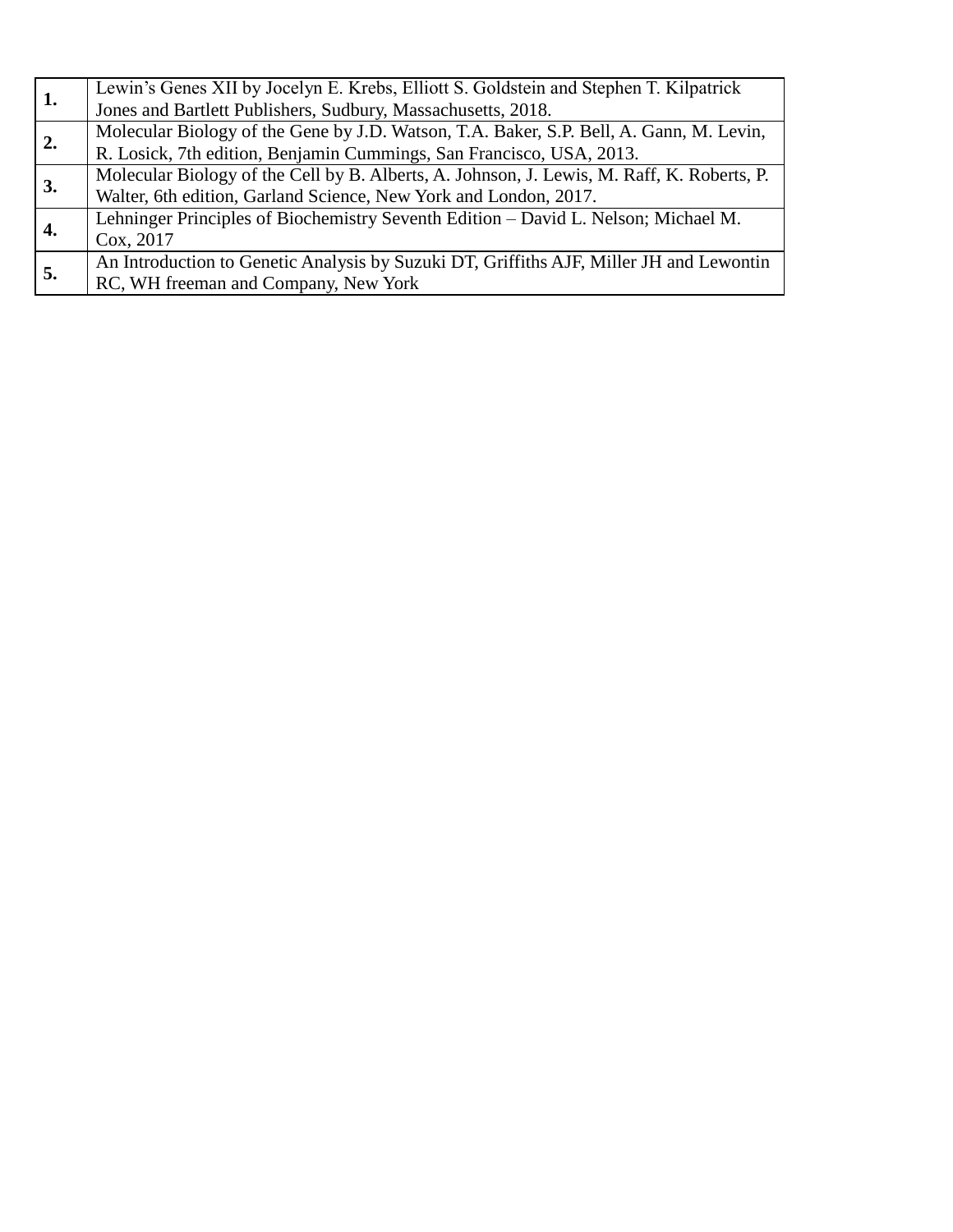#### **Detailed Syllabus Lab-wise Breakup**

| <b>Course Code</b>     | 19M25BT111                     | Semester Odd                                                                                                                                                        |                      |                                 | <b>Semester I</b> Session 2019-2020 |
|------------------------|--------------------------------|---------------------------------------------------------------------------------------------------------------------------------------------------------------------|----------------------|---------------------------------|-------------------------------------|
|                        |                                | (specify Odd/Even)                                                                                                                                                  |                      | <b>Month from July-December</b> |                                     |
| <b>Course Name</b>     | <b>Microbiology Lab-I</b>      |                                                                                                                                                                     |                      |                                 |                                     |
| <b>Credits</b>         | 4                              |                                                                                                                                                                     | <b>Contact Hours</b> |                                 | 8                                   |
|                        |                                |                                                                                                                                                                     |                      |                                 |                                     |
| <b>Faculty (Names)</b> | Coordinator(s)                 | Dr. Ashwani Mathur                                                                                                                                                  |                      |                                 |                                     |
|                        | Teacher(s)<br>(Alphabetically) | Dr. Ashwani Mathur, Dr. Indira P. Sarethy, Dr. Rachana, Prof. Neeraj<br>Wadhwa, Dr. Shalini Mani, Prof. Sudha Srivastava, Prof. Sujata<br>Mohanty, Prof. Vibha Rani |                      |                                 |                                     |

| <b>COURSE OUTCOMES</b> |                                                                                                         | <b>COGNITIVE LEVELS</b>      |
|------------------------|---------------------------------------------------------------------------------------------------------|------------------------------|
| CO <sub>1</sub>        | Understand various culture media, their applications and<br>methods of sterilization                    | <b>Understand (Level C2)</b> |
| CO <sub>2</sub>        | Apply standard microbiological techniques for isolation,<br>culturing and enumeration of microorganisms | Apply (Level C3)             |
| CO <sub>3</sub>        | Make use of different methods for microbial identification and<br>characterization                      | Apply (Level C3)             |
| CO <sub>4</sub>        | Compare methods of DNA isolation from microorganisms                                                    | Analyze (Level C4)           |

| <b>Module</b><br>No.                                                                                                    | <b>Title of the Module</b>                                  | <b>List of Experiments</b>                                                                                                                                                                                                                                                                                             | <b>Hours</b>            |  |  |  |
|-------------------------------------------------------------------------------------------------------------------------|-------------------------------------------------------------|------------------------------------------------------------------------------------------------------------------------------------------------------------------------------------------------------------------------------------------------------------------------------------------------------------------------|-------------------------|--|--|--|
| 1.                                                                                                                      | Isolation of<br>microorganisms<br>from different<br>sources | Media preparation $\&$ sterilization – Bacteria; Media preparation<br>& sterilization – fungi; Preparation of agar plants and slants;<br>Culturing microorganisms on agar media by streaking / stab /<br>point inoculation; Serial dilution of microbial culture; Estimation<br>of microbial growth by colony counting | Week $1 -$<br>Week<br>3 |  |  |  |
| 2.                                                                                                                      | Characterization<br>of<br>Microorganisms                    | Microbial diversity – characterization of bacteria $\&$ fungi;<br>IMVIC Test; Computational tool for strain identification                                                                                                                                                                                             | Week 4<br>Week 6        |  |  |  |
| 3.                                                                                                                      | Microbial Growth                                            | Effect of substrate / culture conditions on microbial growth; To<br>study diauxic growth in bacteria; Data presentation & Analysis                                                                                                                                                                                     | Week $7-$<br>Week 9     |  |  |  |
| 4.                                                                                                                      | Molecular Biology                                           | Isolation of DNA from bacteria; Isolation of bacteria from fungi;<br><b>Agarose Gel Electrophoresis</b>                                                                                                                                                                                                                | Week $10-$<br>Week 12   |  |  |  |
|                                                                                                                         |                                                             | <b>Total</b>                                                                                                                                                                                                                                                                                                           | 12                      |  |  |  |
|                                                                                                                         | <b>Evaluation Criteria</b>                                  |                                                                                                                                                                                                                                                                                                                        |                         |  |  |  |
| <b>Components</b><br>Mid-Term Viva<br>Day-to-Day (Lab record,<br>attendance, performance)<br>Final Viva<br><b>Total</b> | 20<br>60<br>20<br>100                                       | <b>Maximum Marks</b>                                                                                                                                                                                                                                                                                                   |                         |  |  |  |

**Recommended Reading material:** Author(s), Title, Edition, Publisher, Year of Publication etc. (Text books, Reference Books, Journals, Reports, Websites etc. in the IEEE format)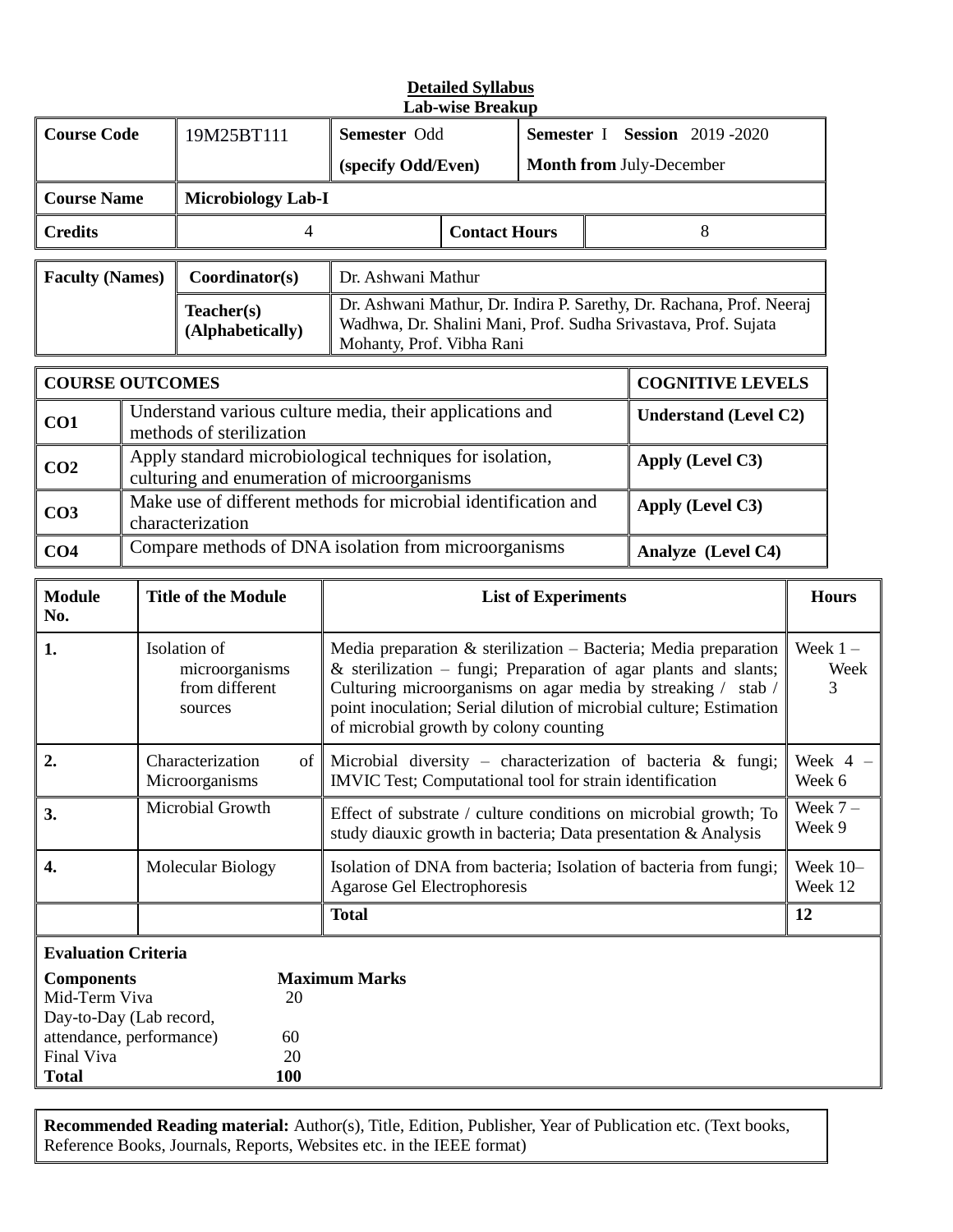|    | https://microbeonline.com/imvic-tests-principle-procedure-and-results/                                                                                               |
|----|----------------------------------------------------------------------------------------------------------------------------------------------------------------------|
| 2. | Vashist Hemraj, Sharma Diksha, Gupta Avneet (2013), A review on commonly used biochemical<br>test for bacteria Innovare Journal of Life Science, Vol 1: Issue 1, 1-7 |
| 3. | Manual of Microbiology: Tools and Techniques- Kanika Sharma<br>ISBN 10: 8180520889 / ISBN 13: 9788180520884                                                          |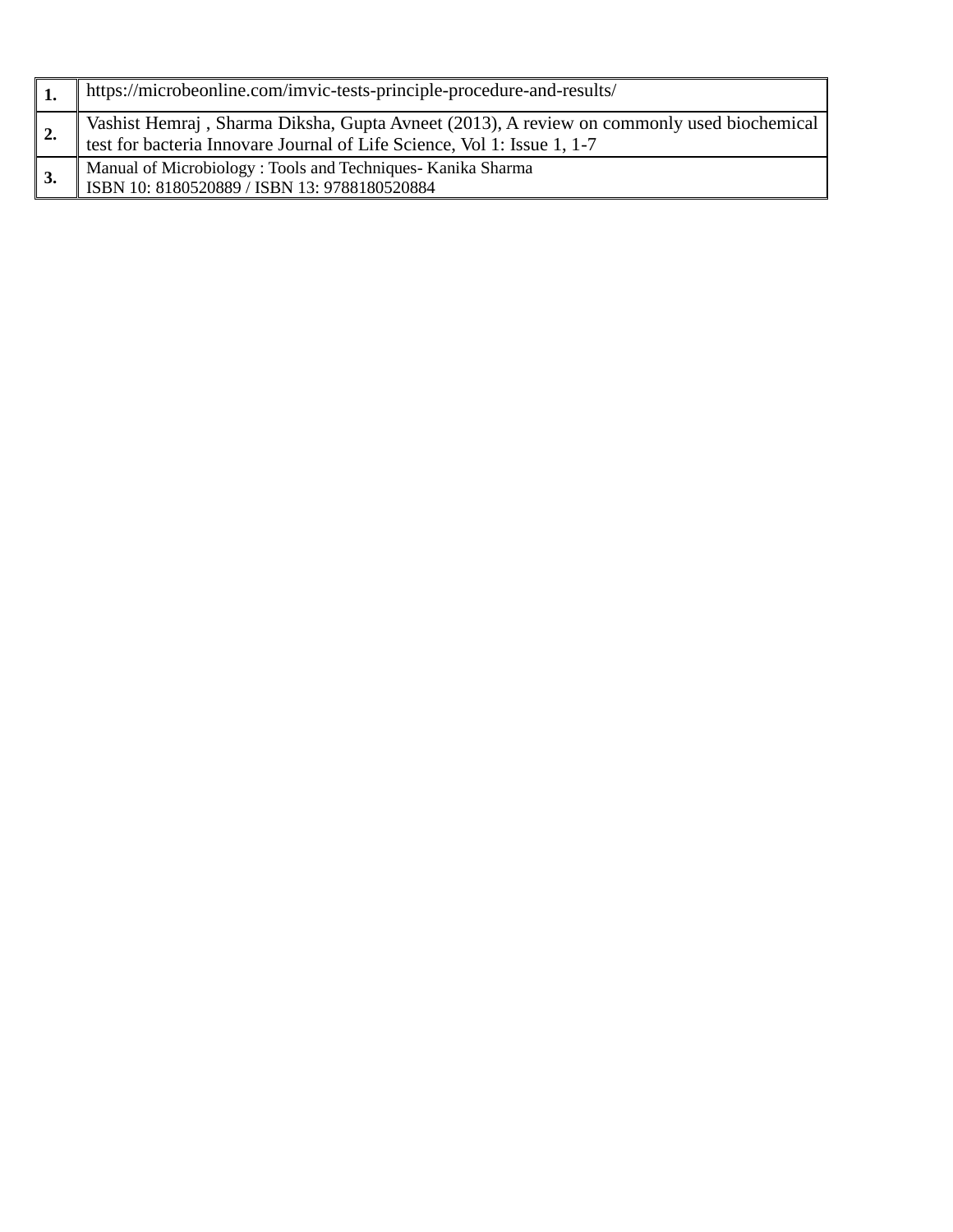## **Detailed Syllabus Lecture-wise Breakup**

| <b>Course Code</b>     | 19M21HS111                     | <b>Semester: Odd</b>                         |                      | <b>Semester: 2019 -2020</b> |                             |  |
|------------------------|--------------------------------|----------------------------------------------|----------------------|-----------------------------|-----------------------------|--|
|                        |                                |                                              |                      |                             | <b>Month: July-Dec 2019</b> |  |
| <b>Course Name</b>     |                                | <b>Presentation and Communication Skills</b> |                      |                             |                             |  |
| <b>Credits</b>         |                                |                                              | <b>Contact Hours</b> |                             | $2 - 0 - 0$                 |  |
| <b>Faculty (Names)</b> | Coordinator(s)                 | Dr. Parineeta Singh                          |                      |                             |                             |  |
|                        | Teacher(s)<br>(Alphabetically) | Dr. Parineeta Singh                          |                      |                             |                             |  |
|                        |                                |                                              |                      |                             |                             |  |

|                    | <b>COURSE OUTCOMES</b>                                                                                          | <b>COGNITIVE LEVELS</b> |
|--------------------|-----------------------------------------------------------------------------------------------------------------|-------------------------|
| C101.1             | Develop an in-depth understanding and appreciate the subtle aspects of $\ $<br>English as a communication tool. | Understand(C2)          |
| C101.2             | Assess the communication challenges of a diverse, global marketplace                                            | Analyze $(C4)$          |
| C <sub>101.3</sub> | Create & Compose different forms of Professional writing                                                        | Create $(C6)$           |
| C101.4             | Evaluate the effectiveness of sample Presentations                                                              | Evaluate $(C5)$         |
| C101.5             | Apply the acquired skills in delivering effective presentations                                                 | Apply $(C3)$            |

| <b>Module</b><br>No. | Title of the<br><b>Module</b>                                            | <b>Topics in the Module</b>                                                                                                                                                                                                                                                                                                                                                                                                            | No. of<br><b>Lectures</b> for<br>the module |
|----------------------|--------------------------------------------------------------------------|----------------------------------------------------------------------------------------------------------------------------------------------------------------------------------------------------------------------------------------------------------------------------------------------------------------------------------------------------------------------------------------------------------------------------------------|---------------------------------------------|
| 1.                   | Communication<br>Process,<br>Grammar, and<br><b>Vocabulary</b>           | Communication: Definition, Model, Channel, Goals<br>$\bullet$<br>Process of Communication: Linear Concept,<br>$\bullet$<br>Shannon-Weaver Model, the Two-Way Process<br>Communication Traits: Communication<br>$\bullet$<br>Apprehension, Style, Argumentativeness and Verbal<br>Aggressiveness<br>Grammar: denotative and connotative words,<br>$\bullet$<br>subject-verb agreement<br>Techniques of Vocabulary Building<br>$\bullet$ | 5                                           |
| 2.                   | <b>Intercultural</b><br>Communication                                    | Recognizing cultural diversity: variations in a<br>$\bullet$<br>diverse world<br>Developing Cultural Intelligence: High-Context<br>$\bullet$<br>Cultures and Low-Context Cultures<br>Time as a cultural factor: <i>Monochronic</i> and<br>$\bullet$<br>Polychronic Time<br>Challenges of Intercultural Communication<br>$\bullet$<br>Developing Cultural Competency and Guidelines<br>$\bullet$<br>for Adapting.                       | 5                                           |
| 3.                   | <b>Business</b><br><b>Etiquettes</b> , and<br><b>Presentation Skills</b> | Ekman's classification of communicative<br>$\bullet$<br>movements<br>Face Facts, Positive Gestures, Negative Gestures,<br>$\bullet$<br><b>Lateral Gestures</b><br>Preparing and Delivering a Presentation<br>$\bullet$<br>Using Audio-Visual Aids: Presentation Support<br>$\bullet$                                                                                                                                                   | 5                                           |